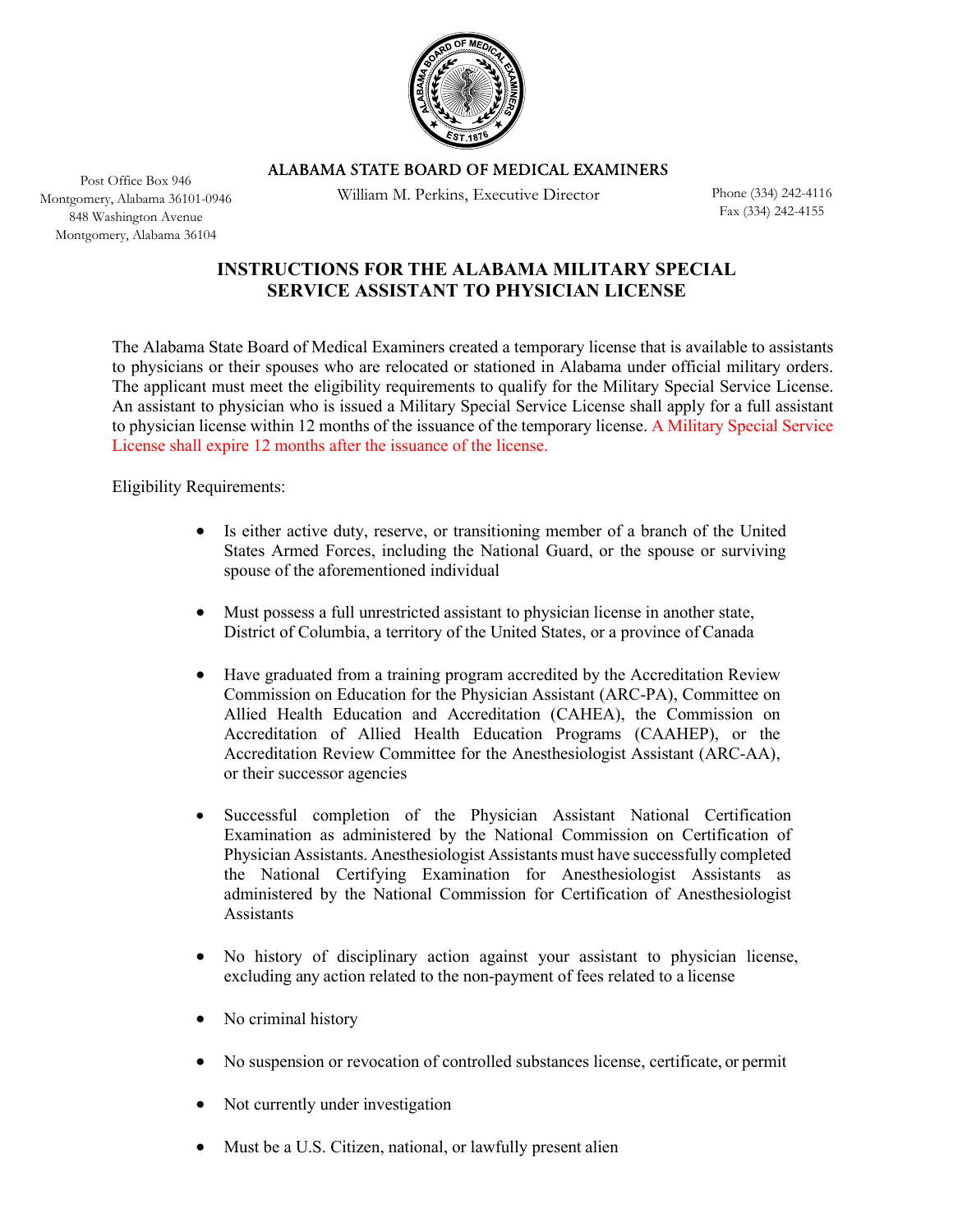Applicants must submit proof of two of the following qualifiers at the time of application:

- Active or reserve service member's official military orders
- Transitioning service member's DD Form 214 or NGB Form 22
- Deceased service member's DD Form 214 or NGB Form 22 and death certificate if the physician is a spouse of a service member
- Marriage certificate substantiating marriage to the service member if the assistant to physician is a spouse of a service member

Applicants must also complete the attached application in its entirety and submit as an attachment via email with a copy of a valid photo I[D to the address below:](mailto:credentialing@albme.org)

### PAAAdept@albme.gov

Once your application has been submitted, please allow 10 days for the processing and issuance of the Military Special Service License.

To practice or offer to practice as an assistant to physician, each person shall be licensed by and registered by the Board in accordance with Chapter 540-X-7 Assistants to Physicians. To apply for registration to a physician, please access https://www.albme.gov/licensing/pa-aa/license-registration/ to obtain the required forms.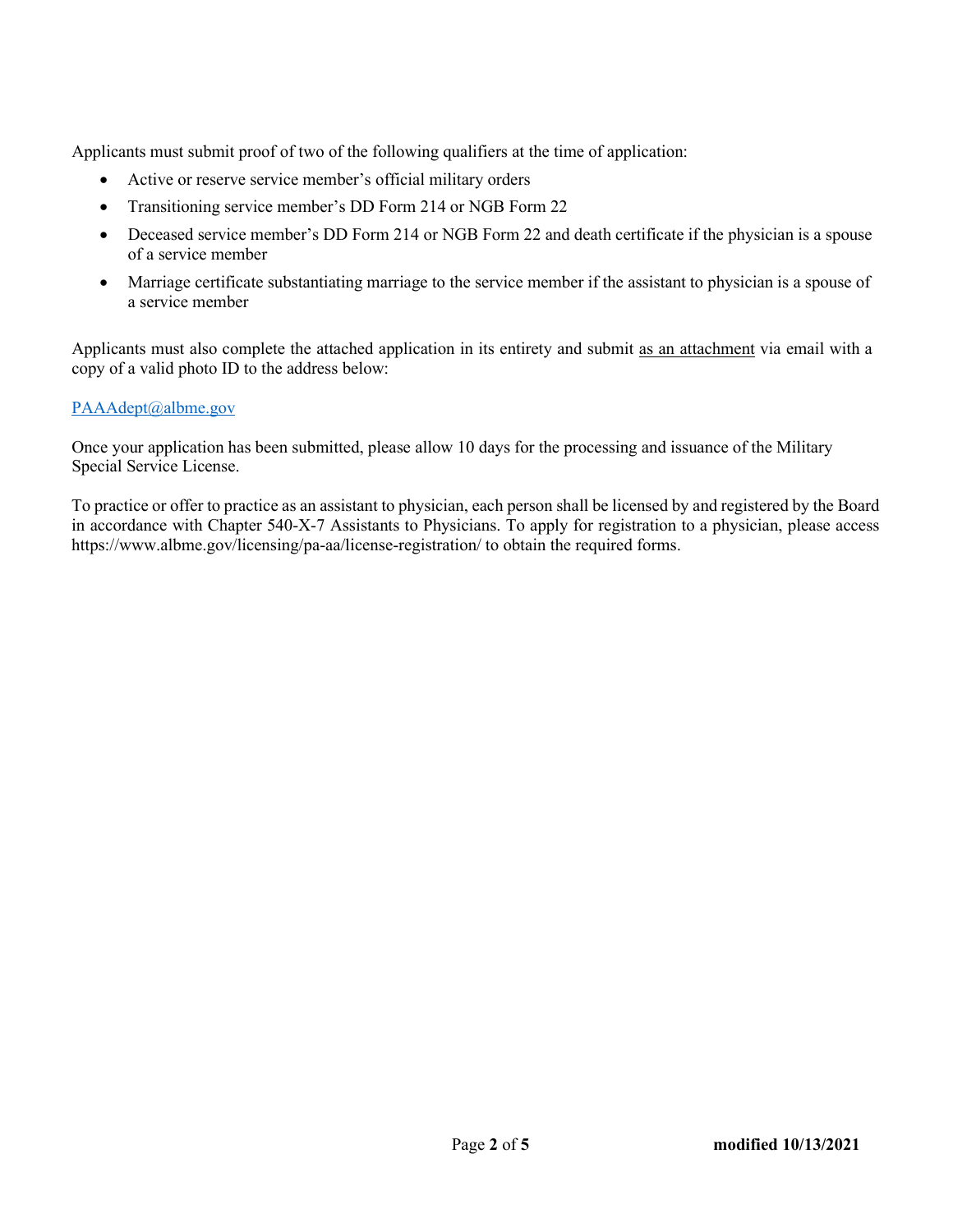

ALABAMA STATE BOARD OF MEDICAL EXAMINERS

Montgomery, Alabama 36101-0946 848 Washington Avenue Montgomery, Alabama 36104

Post Office Box 946 William M. Perkins, Executive Director

Phone (334) 242-4116 Fax (334) 242-4155

## **Application for Military Special Service Assistant to Physician License**

**To apply for a Military Special Service Assistant to Physician license, please answer the questions below:** 

**Applicant Identification:**

| (First)                                                                                                                                                                                                                        | (Middle) |        | (Last)                                              | (Suffix) |
|--------------------------------------------------------------------------------------------------------------------------------------------------------------------------------------------------------------------------------|----------|--------|-----------------------------------------------------|----------|
|                                                                                                                                                                                                                                |          |        |                                                     |          |
| (Mailing Address)                                                                                                                                                                                                              |          | (City) | (State)                                             | (Zip)    |
|                                                                                                                                                                                                                                |          |        |                                                     |          |
| (Office Address)                                                                                                                                                                                                               | (City)   |        | (State)                                             | (Zip)    |
|                                                                                                                                                                                                                                |          |        |                                                     |          |
| Practice Address: (Practice Address)                                                                                                                                                                                           |          | (City) | (State)                                             | (Zip)    |
|                                                                                                                                                                                                                                |          |        | Gender: Male Female                                 |          |
| Date of Birth: <u>(mm/dd/yyyy)</u>                                                                                                                                                                                             |          |        |                                                     |          |
| Office telephone number: example and the set of the set of the set of the set of the set of the set of the set of the set of the set of the set of the set of the set of the set of the set of the set of the set of the set o |          |        | Cell phone number:                                  |          |
|                                                                                                                                                                                                                                |          |        |                                                     |          |
| Email address delegated by applicant to receive correspondence:                                                                                                                                                                |          |        |                                                     |          |
|                                                                                                                                                                                                                                |          |        |                                                     |          |
|                                                                                                                                                                                                                                |          |        |                                                     |          |
| ###-##-####                                                                                                                                                                                                                    |          |        |                                                     |          |
| <b>Education:</b>                                                                                                                                                                                                              |          |        |                                                     |          |
|                                                                                                                                                                                                                                |          |        |                                                     |          |
|                                                                                                                                                                                                                                |          |        | Full Name of Program (no abbreviations or acronyms) |          |
|                                                                                                                                                                                                                                |          |        |                                                     |          |
| (Training program must be accredited by the Accreditation Review Commission on Education for the Physician                                                                                                                     |          |        |                                                     |          |
| Assistant (ARC-PA), Committee on Allied Health Education and Accreditation (CAHEA), the Commission on<br>Accreditation of Allied Health Education Programs (CAAHEP), or the Accreditation Review Committee for the             |          |        |                                                     |          |
| Anesthesiologist Assistant (ARC-AA), or their successor agencies.)                                                                                                                                                             |          |        |                                                     |          |

Completion date:

(mm/dd/yyyy)

(Physician Assistants must have successfully completed the Physician Assistant National Certification Examination as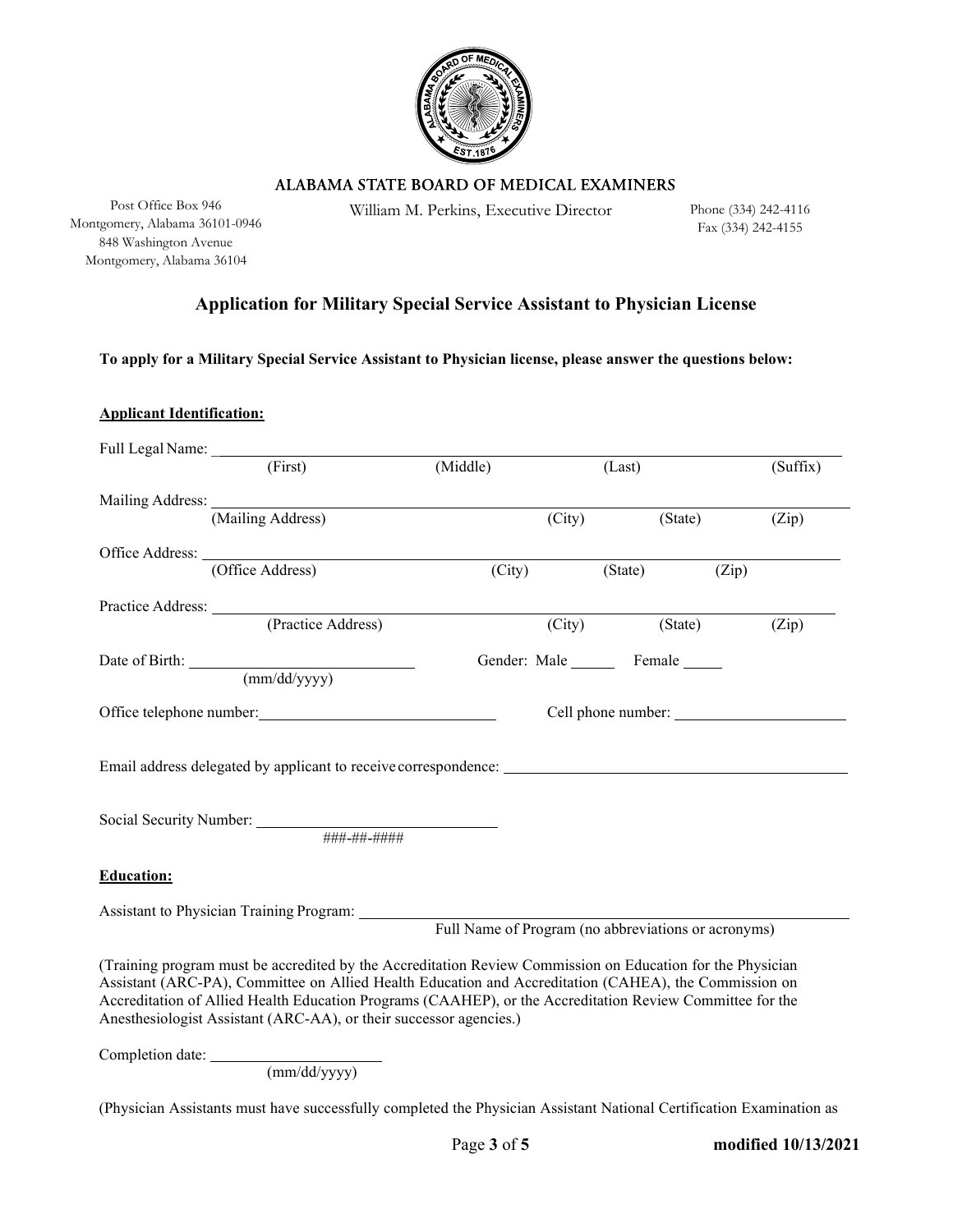administered by the National Commission on Certification of Physician Assistants. Anesthesiologist Assistants must have successfully completed the National Certifying Examination for Anesthesiologist Assistants as administered by the National Commission for Certification of Anesthesiologist Assistants.)

Date PANCE taken: \_\_\_\_\_\_\_\_\_\_\_\_\_\_\_\_\_\_\_\_\_\_\_\_\_\_\_\_\_\_\_\_\_\_

Date of original certification with NCCPA:

NCCPA ID Number:

Physician Assistants must possess a full and unrestricted Physician Assistant license issued by the appropriate licensing board of another state, the District of Columbia, a territory of the United States, or a province of Canada.

If licensed in multiple states, only use one.

License Number:

Expiration date:

(mm/dd/yyyy)

Date of Original Licensure: (not renewal)

(mm/dd/yyyy)

Licensing State/District/Territory/Province:

#### **Please select your qualifier for the Military Special Service License by initialing and affirming.**

I hereby swear (affirm) that I am either:

Active duty Reserve Transitioning member of the United States Armed Forces, including the National Guard. \* The spouse of the aforementioned or a surviving spouse of a service member who, at the time of his or her death, was serving on active duty.

\*A transitioning service member is defined as a member of the United States Armed Forces, including the National Guard, on active duty status or on separation leave who is within 24 months of retirement or 12 months of separation.

#### **Affirmations:**

- I. I hereby swear (affirm) that I currently possess a full and unrestricted license to practice as an assistant to physician that has been issued by the medical licensing authority of a state, the District of Columbia, a territory of the United States, or a province of Canada.
- II. \_\_\_\_\_\_\_\_I hereby swear (affirm) that I have never been convicted, received adjudication, community supervision, or deferred disposition of any felony offense or any crime related to fraud, violence, sexual violations, or related to health care.